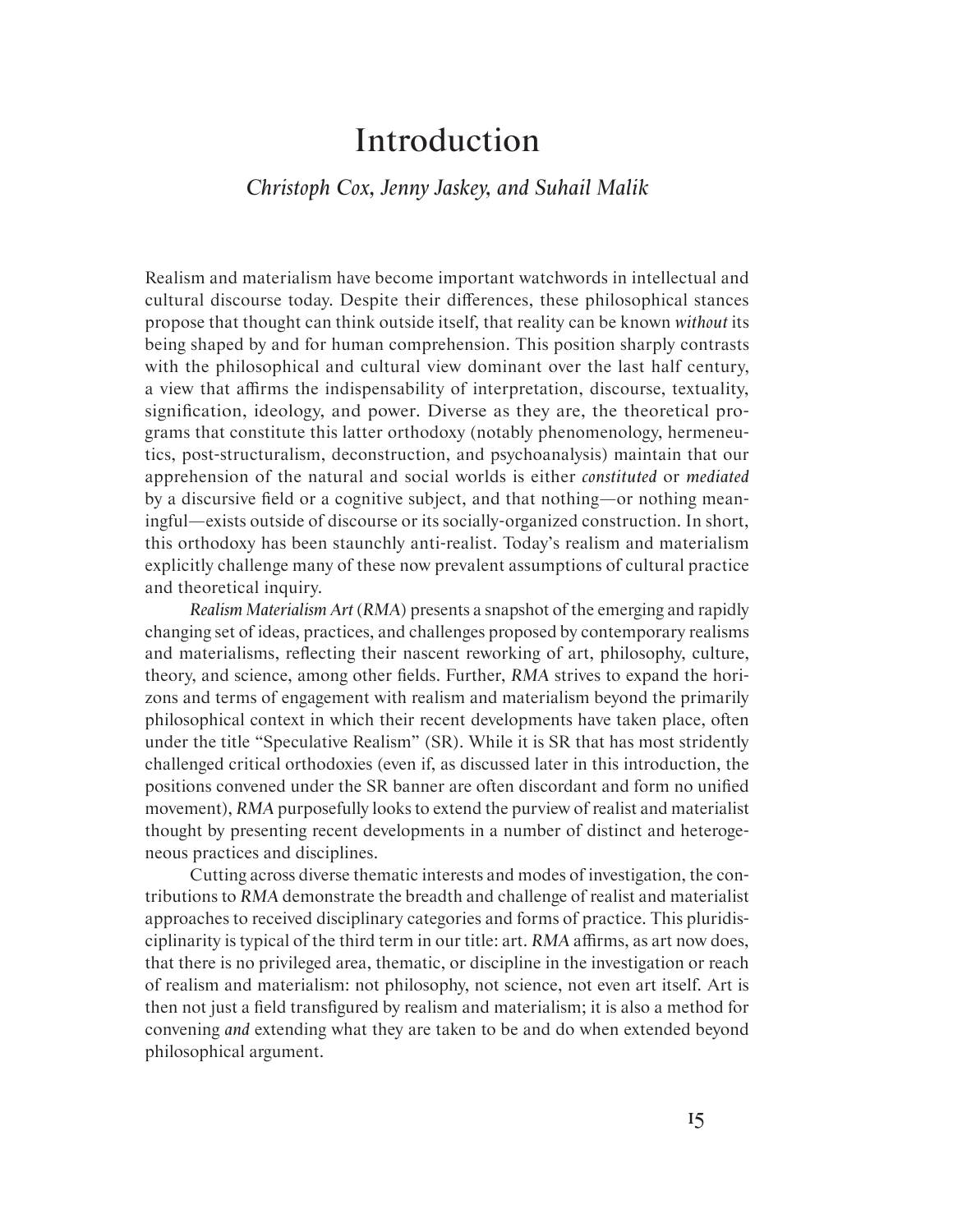A short history of some of art's intersections with recent realisms and materialists is presented below. However, for all the gathering interest in the possibilities opened up by the relationships between realism, materialism, and art, there is to date a dearth of reflection and argument on their reciprocal salience. *RMA* looks to provide a corrective to this situation. Featuring new contributions from a number of established figures in contemporary variants of realist and materialist theory, these ideas are situated in relation to the inventive work of established and emerging practitioners and researchers in art as well as from other areas of active inquiry on the consequences and effects of realism and materialism. Because many of these contributions assume familiarity with the key claims of the resurgent realisms and materialisms, rehearsing their core arguments and motivations here may help provide orientation through them.

I

In various ways, the currently dominant modes of contemporary critical theory perhaps most strikingly post-structuralism, deconstruction, and psychoanalysis insist on the absence, infinite deferral, or fiction of what Jacques Derrida called the "transcendental signified," that is, a fundamental reality that could arrest or ground the proliferation of discourse, signification, and interpretation. Jacques Lacan, for example, maintained that "there is no such thing as a prediscursive reality" because "every reality is founded by a discourse"—or, even more strongly, that "it is the world of words that creates the world of things." In a similar vein, Michel Foucault argued that "there is nothing absolutely primary to interpret, for after all everything is already interpretation. […] There is never, if you like, an *interpretandum* which is not already *interpretans*." Derrida's notorious claim "there is nothing outside of the text" offers another expression of this idea, as does Roland Barthes's remark that, apropos the domain of discourse, "there is nothing beneath." As Slavoj Žižek, the most prominent current heir to this tradition, concludes: "The pre-synthetic Real is, *stricto sensu*, impossible: a level that must be retroactively presupposed, but can never actually be *encountered*."1

These positions are all variants of what, in his influential book *After Finitude*, Quentin Meillassoux calls "correlationism." "By 'correlation'," Meillassoux writes,

1 See Jacques Lacan, *The Seminar of Jacques Lacan, Book I: Freud's Papers on Technique, 1953–1954*, ed. Jacques-Alain Miller, trans. John Forrester (New York: W. W. Norton, 1988), 66; Lacan, *The Seminar of Jacques Lacan: On Feminine Sexuality: The Limits of Love and Knowledge (Book XX),* ed. Jacques-Alain Miller, trans. Bruce Fink (New York: W. W. Norton, 1998), 32; Lacan, "The Function and Field of Speech and Language in Psychoanalysis," in *Écrits*, trans. Bruce Fink (New York: W. W. Norton, 2006), 229; Michel Foucault, "Nietzsche, Freud, Marx," in *Aesthetics, Method, and Epistemology: Essential Works of Foucault, 1954–1984*, vol. 2, ed. James Faubion (New York: New Press, 1998), 275; Jacques Derrida, *Of Grammatology*, trans. Gayatri Chakravorty Spivak (Baltimore: Johns Hopkins University Press, 1976), 158; Roland Barthes, "The Death of the Author," in *Image, Music, Text*, ed. and trans. Stephen Heath (London: Fontana, 1977), 147; and Slavoj Žižek, *The Ticklish Subject* (London: Verso, 1999), 33.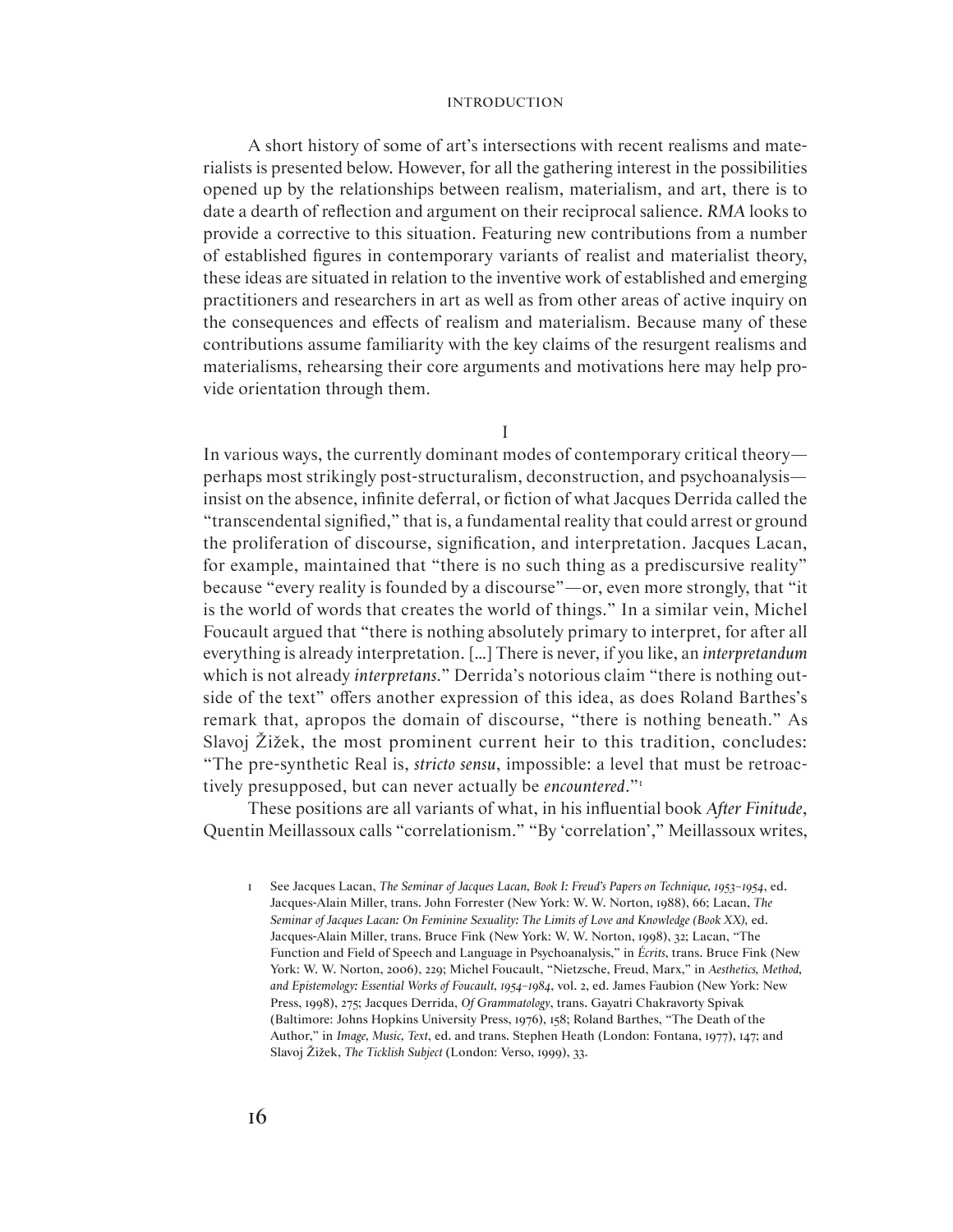we mean the idea according to which we only ever have access to the correlation between thinking and being, and never to either term considered apart from the other. […] Correlationism consists in disqualifying the claim that it is possible to consider the realms of subjectivity and objectivity independently of one another. Not only does it become necessary to insist that we never grasp an object "in itself," in isolation from its relation to the subject, but it also becomes necessary to maintain that we can never grasp a subject that would not always already be related to an object.<sup>2</sup>

For the correlationist the world is only ever the world *for thought* or the experience of a subject. The existence of things in themselves, independent of their relationship to the thinking or experiencing subject, is either bracketed as inaccessible or dismissed as a fiction.

With the term "correlationism" Meillassoux not only reveals an important commonality among the otherwise disparate theoretical and philosophical programs of the twentieth century already mentioned (as well as hermeneutics, Wittgensteinian philosophy, pragmatism, analytic anti-realism, existentialism, etc.); he also reveals this idea's deep roots in the history of philosophy. According to Meillassoux, correlationism is "the central notion of modern philosophy since Kant."3 Indeed, Immanuel Kant's "Copernican Revolution" consisted in arguing that, contrary to the ordinary view that thought conforms to the objects it apprehends, objects conform to our thought.4 For Kant, the apprehension of reality is always mediated by a set of cognitive structures shared by all human beings. Hence, what we call "the world" is always the world *for-us*. The "object of thought" is only ever the object *for-thought* and not the object as it exists *in-itself*. Kant insists that things-in-themselves must exist in order to provide the content for thought. Yet he also insists that such thingsin-themselves can only be posits of thought or faith, not items of knowledge.<sup>5</sup>

Kant's successors insisted that the notion of an unknowable thing-in-itself is contradictory and superfluous. On the one hand, Kant claimed that the thingin-itself is unknowable, beyond the limit of human knowledge; yet, on the other hand, he nonetheless seemed to know enough about it to posit its existence and thus to transcend the limit he had declared impassable. Responding to this contradiction, G. W. F. Hegel, Kant's most prominent successor, sought to show that there is no genuine division between the world-as-it-appears-to-us and the

- 3 Ibid. In *A Thing of This World: A History of Continental Anti-Realism* (Evanston: Northwestern University Press, 2007), Lee Braver gives a detailed account of this prevalence of "correlationism" (which Braver calls by the more standard philosophical term "anti-realism") from Kant, Hegel, and Nietzsche through Heidegger, Foucault, and Derrida.
- 4 Immanuel Kant, *Critique of Pure Reason*, ed. and trans. Paul Guyer and Allen W. Wood (Cambridge: Cambridge University Press, 1998), Bxvi–Bxviii, 110–11.
- 5 Ibid*.*, Bxxvi and Bxxx, 115, 117.

<sup>2</sup> Quentin Meillassoux, *After Finitude: An Essay on the Necessity of Contingency*, trans. Ray Brassier (London: Continuum, 2009), 5.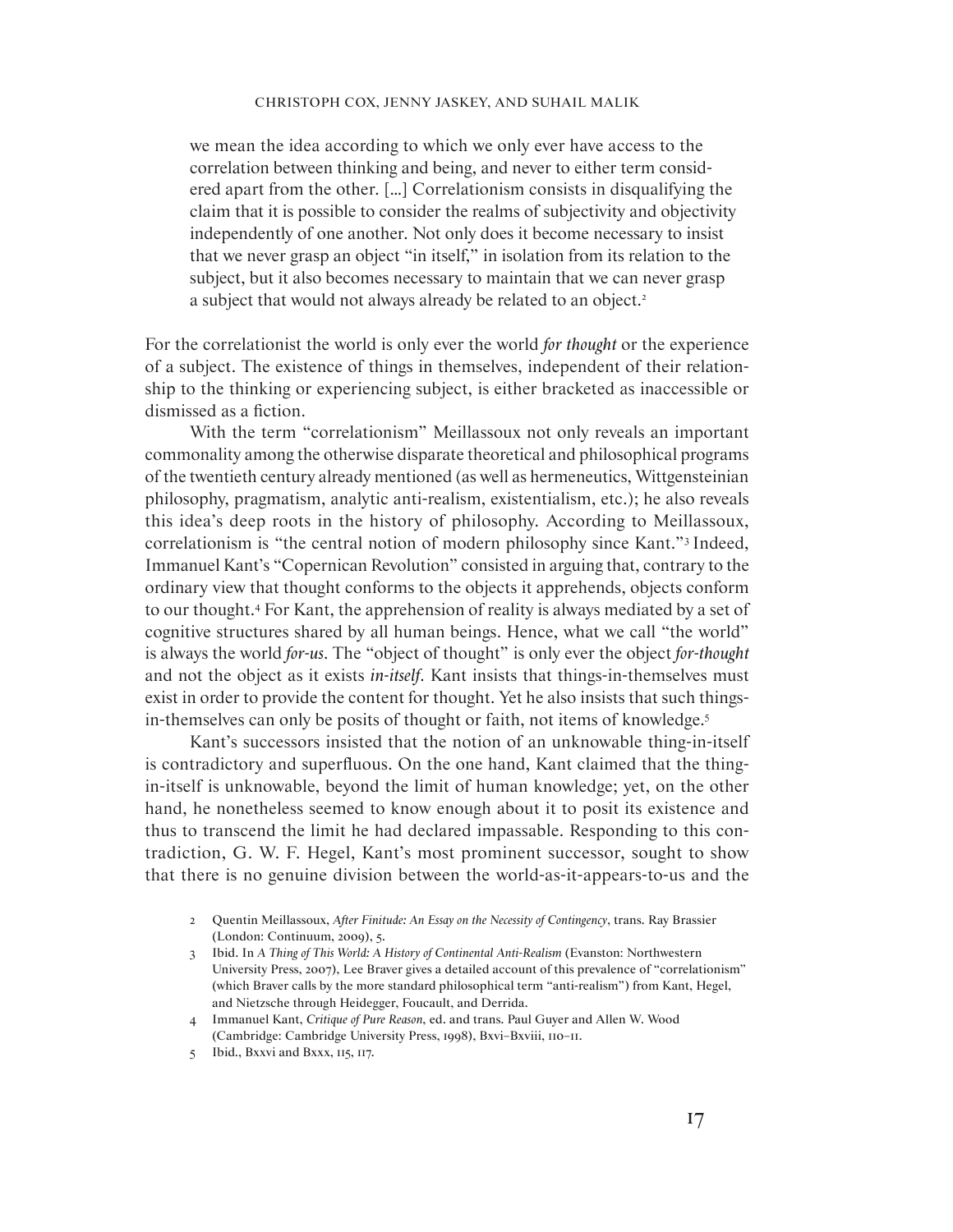world-as-it-is-in-itself, no division between subject and object, mind and world. Instead, the world or reality is mind-like, imbued with mind or spirit.<sup>6</sup> Thus Hegel "absolutized the correlation," as Meillassoux puts it, asserting that the absolute (what truly and fundamentally is) does not reside in some thing-in-itself existing beyond the bounds of our thought but is the very correlation between thinking and being.<sup>7</sup>

These two philosophical moves—the skeptical Kantian move according to which the real is fundamentally inaccessible, and the idealist Hegelian move according to which the real is fundamentally mental or spiritual—are maintained in more recent European philosophy and critical theory that otherwise seeks to move beyond the Kantian configuration. Where Kant took the categories of thought to be universal and necessary, a fundamental feature of all human cognition, postwar European thought often relativized and historicized this position, maintaining that there exist multiple and irreducible ways of apprehending the world that are relative to historical periods, cultures, or subject positions. And where Kant cast his theory in terms of structures of cognition, postwar thought externalized this view, casting it in terms of discourse, discursive regimes, or ideology, taken to be linguistic and extra-linguistic structures and practices that determine the limits of understanding and behavior. Despite these significant and telling departures from Kant, postwar thought nonetheless reproduced the *structure* of his position, maintaining that the real is accessible only as mediated by discourse or—the more Hegelian position—constituted by it.

Within this intellectual context, realism—the view that the world is fundamentally independent of the human mind and discourse *and* that it can be known in its independence—was dismissed as naive or futile.8 However, the past decade has witnessed the resurgence of realism and materialism among philosophers trained in European and Anglo-American correlationist or anti-realist thought.

\*

The recent affirmation of realism was enabled by a new interest in two veteran French philosophers who at the turn of the millennium were scarcely known in the Anglophone world: Alain Badiou and François Laruelle, both born in 1937. Though Badiou maintains a Lacanian conception of the Real as the unthought or impossible of any given situation, what sets him apart from other philosophers of his generation is that he dismisses the politics of difference, asserts the primacy of mathematics, and offers a theory of universal truth. This opened the door for other internal challenges to post-structuralist orthodoxy. Laruelle's philosophy of radical immanence is more directly a realism. For him, the Real (or "the One") is all

- 6 G. W. F. Hegel, *Phenomenology of Spirit*, trans. A. V. Miller (Oxford: Oxford University Press, 1977).
- 7 Meillassoux, *After Finitude*, 37, 51#.
- 8 A caution: Kant is, in some sense, a realist insofar as he holds that things-in-themselves or noumena exist independently of the human mind. However, he brackets the thing-in-itself as unknowable, maintaining that knowledge and experience deal exclusively with phenomena, that is, things as they appear *to us*. In the sense presented in the main text here, realism is the view that mind-independence of the world is not just a mental posit but also something describable by philosophy, science, and other disciplines.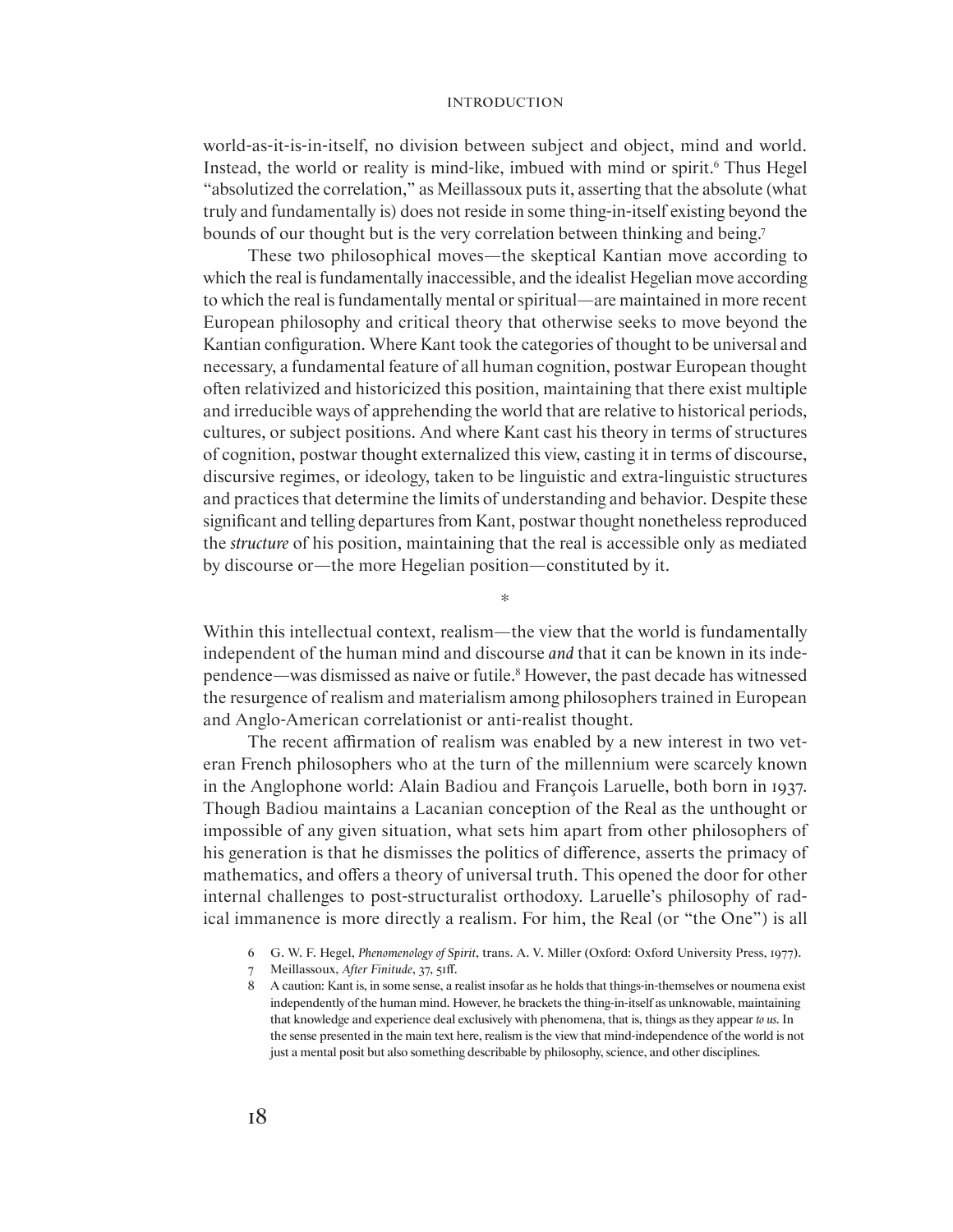that exists; there is only one plane of existence, a plane that nothing transcends. It is what we are and that in which we are always already immersed. The attempts by philosophy and conceptual thought to *get to* the real, to capture and represent it, always necessarily fail because they are *always already a part of the Real* and thus cannot project themselves outside of the Real in order to capture its totality. As Laruelle puts it in an exchange with Derrida that clearly confounds and exasperates the latter: "We start from the One, we don't arrive at it. […] You have to start from the real, otherwise you'll never get to it. Who *wants* the real? Philosophy. And because it wants the real, it never gets it."9 Philosophy merely produces a "transcendental hallucination" of the Real construed in its own image.<sup>10</sup> By contrast, Laruelle's own practice of "non-philosophy" or "non-standard philosophy" does not attempt to represent the real but to think alongside or according to the Real, the latter being the cause of thought and that to which thought belongs as a material part.

One of the very few prominent philosophers to endorse Laruelle's project was Gilles Deleuze, an important predecessor for several strands of recent realism and materialism. From the 1960s into the 1990s, Deleuze was strongly associated with post-structuralism; yet, unlike many of his contemporaries, Deleuze always considered himself a "pure metaphysician," drawing from contemporary science and mathematics to inform his philosophy and disparaging the "linguistic turn" characteristic of post-structuralism. For Deleuze, language is but one example of a broader notion of "expression," itself a feature of all natural entities.<sup>11</sup>

Deleuze's collaborative writings with Félix Guattari were a primary source for Nick Land's realist characterization of capitalism as constitutively lying beyond human interests.12 Land's writings from the 1990s propose that humans—as organisms, minds, bodies, and societies (especially the state form)—constrain the expansive and proliferating energies of matter, machine systems, and codes. Land affirms that these limits on material "expression," as well as those of historical forms of natural and social organization—including capitalism itself—are to be abolished by technological and capitalist advances into non-human conditions, a machinic "deterritorialization"

- 9 Jacques Derrida and François Laruelle, "Controversy over the Possibility of a Science of Philosophy," trans. Ray Brassier and Robin Mackay, in *The Non-Philosophy Project*: *Essays by François Laruelle*, ed. Gabriel Alkon and Boris Gujevic (New York: Telos Press, 2012), 90–91. See also François Laruelle, *Philosophies of Di!erence: A Critical Introduction to Non-Philosophy*, trans. Rocco Gangle (London: Continuum, 2010), 152ff.
- 10 François Laruelle, "A Summary of Non-Philosophy," trans. Ray Brassier, in *The Non-Philosophy Project*, 26.
- 11 For Deleuze's remarks on Laruelle, see Gilles Deleuze and Félix Guattari, *What is Philosophy?*, trans. Graham Burchell (New York: Columbia University Press, 1994), 220n5. Deleuze's selfdescription as a metaphysician can be found in Gilles Deleuze, "Responses to a Series of Questions," *Collapse* 3 (2007): 42; and in *Negotiations: 1972–1990*, trans. Martin Joughin (New York: Columbia University Press, 1995), 88–89.
- 12 Gilles Deleuze and Félix Guattari, *Anti-Oedipus: Capitalism and Schizophrenia*, trans. Robert Hurley, Mark Seem, and Helen R. Lane (Minneapolis: University of Minnesota Press, 1983); *A Thousand Plateaus: Capitalism and Schizophrenia 2*, trans. Brian Massumi (Minneapolis: University of Minnesota Press, 1987). Land's writings are gathered in *Fanged Noumena: Collected Writings 1987–2007*, ed. Ray Brassier and Robin Mackay (Falmouth, UK: Urbanomic, 2011).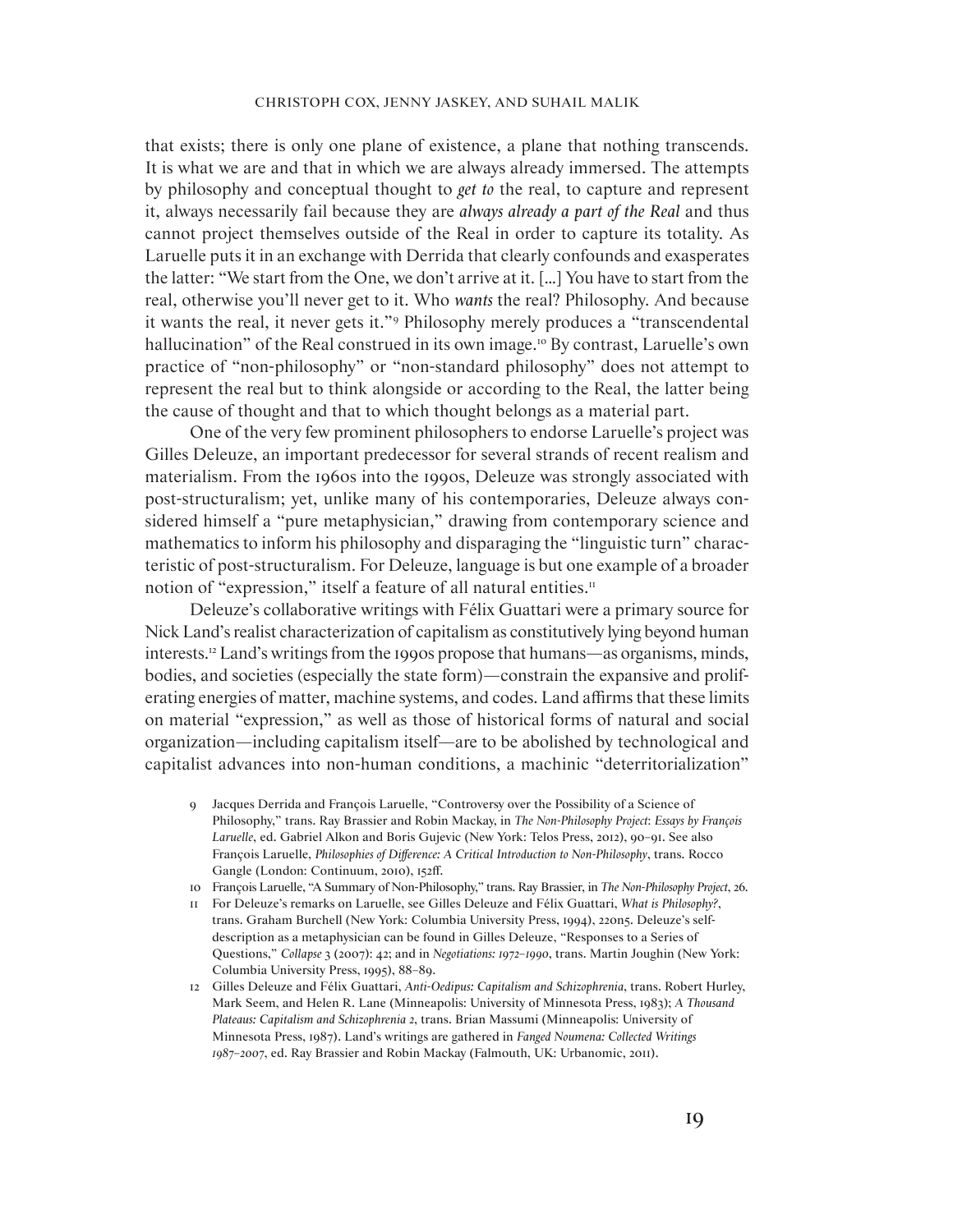accelerated by the increasing ubiquity of cybernetic systems, and in particular the thennascent emergence of the web as cyberspace. With Sadie Plant, Land set up in 1995 the short-lived but influential Cybernetic Culture Research Unit (CCRU), associated with the Department of Philosophy at the University of Warwick, where Land was based. CCRU quickly became a hub for cultural practitioners and cyber-theorists in the UK speculating on the transformations (about to be) wrought by the web, as well as a generation of philosophers interested in anti- or post-humanist materialism and capitalism, several of whom have contributed to the resurgence of realism and materialism in other terms in the latter half of the 2000s.13

\*

For all of these precedents, the realist turn was however most fully catalyzed by the publication in 2006 (and translation in 2009) of Meillassoux's *After Finitude*. In April 2007, Meillassoux, Graham Harman, Ray Brassier, and Iain Hamilton Grant convened at Goldsmiths, London, for a conference titled "Speculative Realism," a term that has stuck as the name of a new philosophical movement.14 The four philosophers were united by their critique of correlationism and its attendant anthropocentrism, their disinterest in the "linguistic turn" characteristic of so much twentieth-century philosophy and cultural theory, and their commitment to a robust realism. Yet these commonalities obscure significant differences that have only become more pronounced since the Goldsmiths conference.

Harman accepts Kant's claim that we have no access to things-in-themselves but extends this beyond the human-world relationship to all entities and all relationships. For Harman, *all* things distort, caricature, or inadequately translate the other things they encounter, leaving the things-in-themselves (what Harman calls the "real objects") to "withdraw" from any access. "When fire burns cotton," for example,

it makes contact only with the flammability of this material. Presumably fire does not interact at all with the cotton's odor or color, which are relevant only to creatures equipped with organs of sense. [...] The being of fire withdraws from the flames, even if it is consumed and destroyed. Cotton-being is concealed not only from phenomenologists and textile workers but from all entities that come into contact with it. In other words, the withdrawal of objects is not some cognitive trauma that afflicts only humans and a few smart animals, but expresses the permanent inadequacy of any relation at all.<sup>15</sup>

15 Graham Harman, *The Quadruple Object* (Alresford: Zero Books, 2011), 44.

<sup>13</sup> Simon Reynolds gives a detailed account of CCRU at energy\$ashbysimonreynolds.blogspot. com/2009/11/renegade-academia-cybernetic-culture.html. CCRU's own idiomatic account can be found at www.ccru.net/identity.htm.

<sup>14</sup> The proceedings of the event were later published as "Speculative Realism" in *Collapse* 3 (November 2007): 307–449. A detailed account of the genesis of the Goldsmiths workshop and Speculative Realism more generally can be found in Graham Harman, *Quentin Meillassoux: Philosophy in the Making* (Edinburgh: Edinburgh University Press, 2011), 77–80.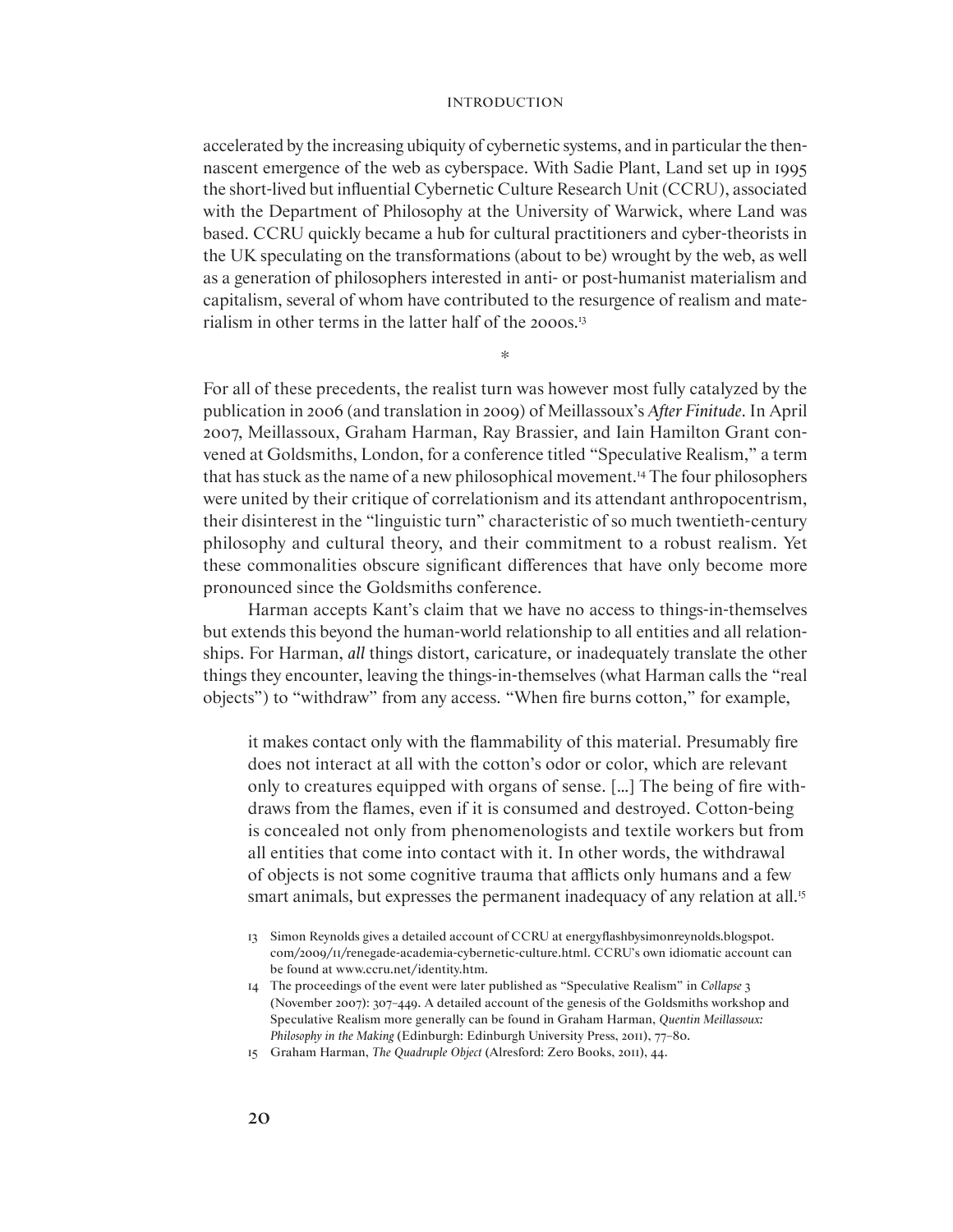Extending the phenomenological insights of Edmund Husserl and Martin Heidegger, Harman argues that the world is fundamentally composed of "objects": substantial, unified, and autonomous entities that are not simply collections of features, attributes, traits, pieces, or relations. Objects need not be physical (Harry Potter is as much an object as Hugo Chavez), natural (a plastic cup is as much an object as a maple tree), simple (armies and corporations are as much objects as individual human bodies), or indestructible. But every object has two faces: a "sensual" face that can be encountered by other objects and a "real" face that withdraws from all relations.

Meillassoux and Brassier oppose Harman's skeptical realism, arguing that the real is indeed accessible but through reason, science, and mathematics. Empirical science produces statements about the nature of the world as it was prior to the existence of human thought, human being, and even life itself—for example, that the Earth formed 4.56 billion years ago. Such "ancestral" statements, Meillassoux argues, pose a dilemma for the correlationist, who must either accept that they describe the world prior to and independent of the human-world correlation, and must then give up correlationism, or make the scientifically dubious and, Meillassoux shows, philosophically inconsistent claim that such statements are merely retroactive fictions generated by present consciousness about a past that is itself a construct of the correlation.<sup>16</sup>

Meillassoux argues that while the correlationist "solution" is wrong, correlationism cannot be simply dismissed since it is nonetheless rationally consistent. Through a subtle and complex immanent critique, he shows that the most consistent form of correlationism (the version held, for example, by structuralist and poststructuralist philosophers) is *necessarily* committed to the idea that any correlation is contingent and thus that this contingency is not internal to the correlation but external to it, absolute, a feature of the world itself.<sup>17</sup> Pushing this idea to its logical conclusion, Meillassoux argues that the world in itself is radically contingent, marked by arbitrary and unpredictable change, a "hyper-Chaos" wherein "there is no reason for anything to be or to remain the way it is; everything must, without reason, be able not to be and/or be able to be other than it is."18

Brassier in turn draws on philosophical and scientific thought in a more naturalistic vein to exacerbate the disenchantment of the world characteristic of Enlightenment rationality. Brassier sees contemporary neuroscience, for example, as continuing the trajectory of Copernicus, Darwin, and Hutton, whose scientific discoveries undermined human narcissism, revealing the Earth to be one planet among many orbiting around an insignificant star, showing *Homo sapiens* to be kin to all

<sup>16</sup> Meillassoux, "Ancestrality," in *After Finitude*, 1–27. As the arch-correlationist philosopher Nelson Goodman put it in an earlier debate, we make something older than we are, the stars, for example, "by making a space and time that contains those stars." ("On Starmaking," originally published in *Synthese* 45 no. 2 (October 1980): 213; reprinted in *Starmaking: Realism, Anti-Realism, and Irrealism*, ed. Peter J. McCormick [Cambridge, MA: MIT Press, 1996], 145).

<sup>17</sup> Meillassoux, *After Finitude*, 50–60.

<sup>18</sup> Ibid., 60.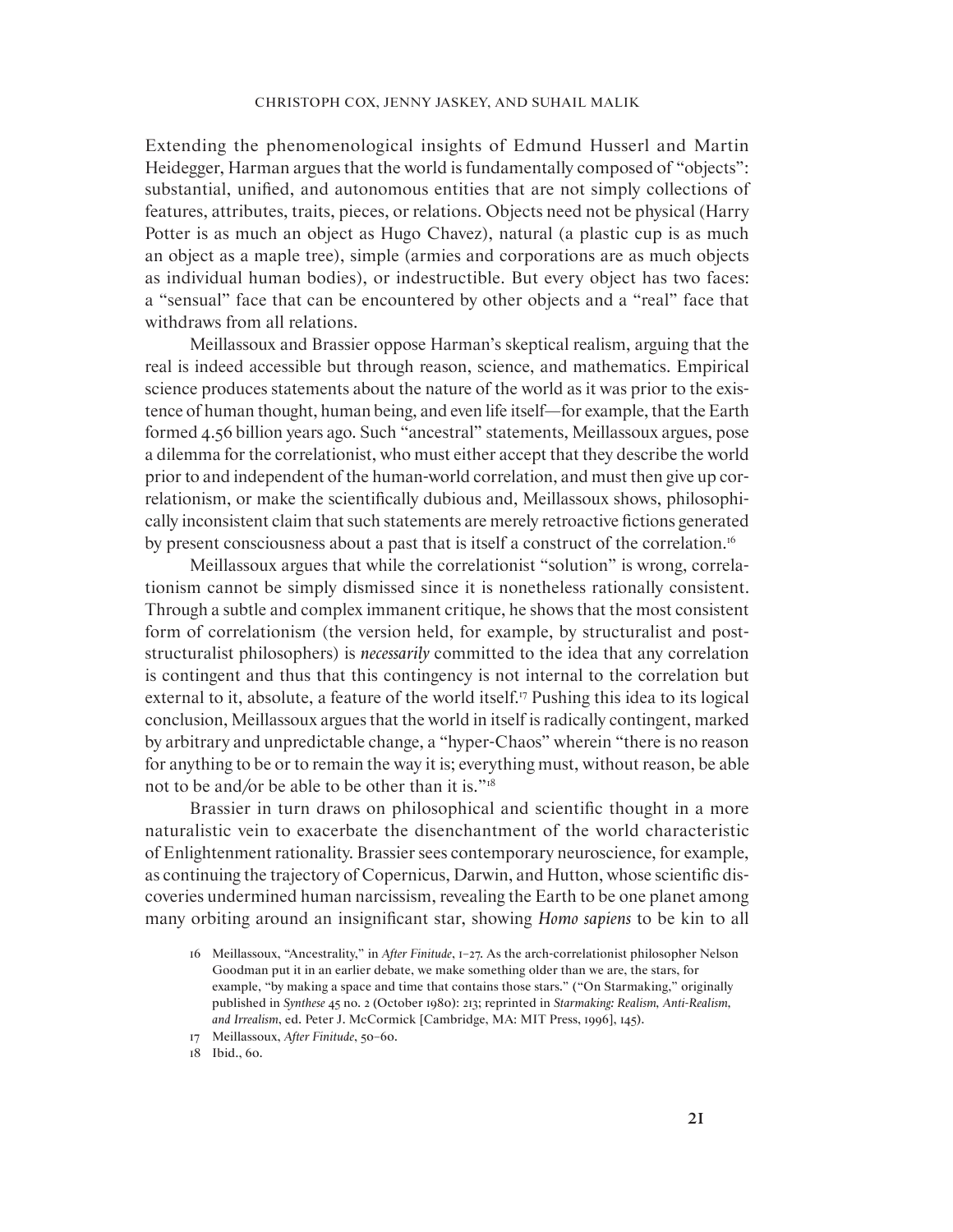other living beings in a biological world devoid of hierarchy, and demonstrating that human beings occupy a mere millisecond of deep time.<sup>19</sup> Yet, perhaps paradoxically, these blows to human narcissism are, for Brassier, testaments to the power of reason:

The disenchantment of the world understood as a consequence of the process whereby the Enlightenment shattered the "great chain of being" and defaced the "book of the world" is a necessary consequence of the coruscating potency of reason and hence an invigorating vector of intellectual discovery, rather than a calamitous diminishment. […] [It] deserves to be celebrated as an achievement of intellectual maturity, not bewailed as a diminishing impoverishment.<sup>20</sup>

Modern scientific thought sweeps away our folk-psychological and correlationist philosophical notions, revealing to us the world as it exists in itself beyond the human. "Nihilism," Brassier writes, is

the unavoidable corollary of the realist conviction that there is a mindindependent reality, which, despite the presumptions of human narcissism, is indifferent to our existence and oblivious to the "values" and "meanings" which we would drape over it in order to make it more hospitable.<sup>21</sup>

Echoing Meillassoux but distinct from him in the appeal to naturalism, Brassier contends that science, thought, and reason have the power to transport us beyond the correlation, to a world devoid of human being and life itself. As he elegantly puts it: "Thinking has interests that do not coincide with those of living; indeed, they can and have been pitted against the latter."22

In an effort to elaborate how thought can think outside itself, how reason can think nature as a whole, Brassier has more recently turned toward idealist philosophers such as Plato, Kant, and Hegel, whose thought he sees as affirming "the autonomy of the conceptual," the irreducibility of reason to the natural and material processes that incarnate it.23 A kindred position is articulated by Iain Hamilton Grant, whose work develops themes in F. W. J. Schelling's philosophy of nature. Whereas, traditionally,

20 Brassier, *Nihil Unbound*, xi.

<sup>19</sup> Brassier approvingly draws on the materialist accounts of consciousness given by Thomas Metzinger as well as Paul and Patricia Churchland. See Ray Brassier, *Nihil Unbound: Enlightenment and Extinction* (Basingstoke: Palgrave Macmillan, 2007). Darwin's rejection of hierarchy and progress in the history of life is documented by Stephen Jay Gould in *Full House: The Spread of Excellence from Plato to Darwin* (New York: Harmony Books, 1996), which also discusses various scientific blows to human narcissism.

<sup>21</sup> Ibid.

<sup>22</sup> Ibid.

<sup>23</sup> Ray Brassier, "The View From Nowhere," in *Identities: Journal for Politics, Gender, and Culture*, 8, no. 2 (Summer 2011). See also Brassier, "Prometheanism and Its Critics," in *#Accelerate#: The Accelerationist Reader*, ed. Armen Avanessian and Robin Mackay (Falmouth, UK: Urbanomic, 2014), 467–487.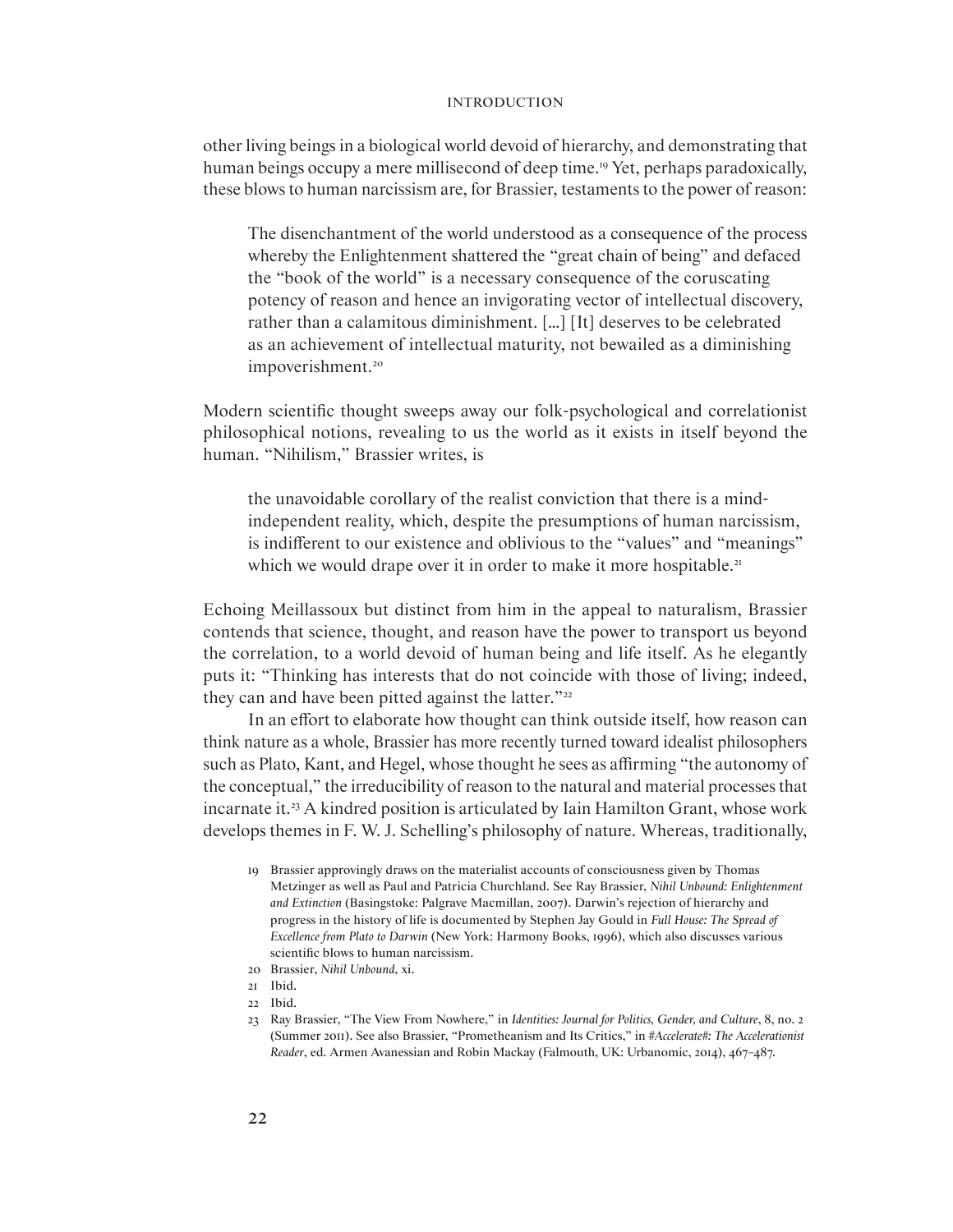idealism has been opposed to realism and materialism, both Grant and Brassier aim to show that these positions can be drawn together to forge a "materialist idealism" or "idealist materialism." Grant points out that idealism is not anti-realist but, precisely, a realism with regard to the existence of ideas.24 Exploring philosophies of nature from Schelling through Deleuze, Grant aims to show not only that idealism is compatible with naturalism but also that the former has to be pursued through the latter. Schelling, for example, offers a natural history of mind that in Grant's reading reveals how "mind is a product of nature."<sup>25</sup>

\*

Despite the attention given to the philosophers and ideas identified with SR, other variants of realist and materialist inquiry have also developed in recent years. Feminism, notably, has traditionally allied itself with materialism insofar as it has attended to the concrete material circumstances of women's bodies, lives, and—sometimes in conjunction with Marxism—conditions of labor. Yet, feminists have also tended to be suspicious of claims to scientific and metaphysical truth, out of concern that such supposedly neutral claims are in actuality informed by an unexamined masculinist bias. The feminist theorists that have played the most prominent role in art discourse—Luce Irigaray, Julia Kristeva, Judith Butler, and Donna Haraway, for example—insist on the social and symbolic construction not only of gender but of knowledge and truth, maintaining that epistemological and ontological claims are always embodied and gendered, never neutral. Moreover, the lack of concern with gender and feminism on the part of many new materialist and realist philosophers has made feminists wary of their claims and positions.

A number of feminists have however taken up materialist and realist arguments and strategies. Elizabeth Grosz and Rosi Braidotti draw on Deleuze to link feminism with a materialist philosophy of nature that provokes a rethinking of political agency and liberation.<sup>26</sup> Likewise, many feminist theorists have turned from questions of language and representation toward the capacity of material bodies to affect and be affected by one another.<sup>27</sup> This concern unsettles the divide between human beings and nonhuman animals, interest in which has become prevalent in feminist theory and artistic practice alike. Materialist and realist feminists have also taken up Haraway's

- 24 See Jeremy Dunham, Iain Hamilton Grant, and Sean Watson, *Idealism: The History of a Philosophy* (Montreal: McGill-Queens University Press, 2011), 1–9.
- 25 Dunham et al., *Idealism*, 132. See also Iain Hamilton Grant, *Philosophies of Nature After Schelling* (London: Continuum, 2006).
- 26 See Elizabeth Grosz, *Volatile Bodies: Toward a Corporeal Feminism* (Bloomington: Indiana University Press, 1994), and *Becoming Undone: Darwinian Re#ections on Life, Politics, and Art* (Durham , NC: Duke University Press, 2011). See also Rosi Braidotti, *Metamorphoses: Towards a Materialist Theory of Becoming* (Oxford: Polity Press, 2002) and *The Posthuman* (Oxford: Polity Press, 2013).
- 27 Melissa Gregg and Gregory J. Seigworth, eds., *The Affect Theory Reader* (Durham , NC: Duke University Press, 2010); Sara Ahmed, *The Cultural Politics of Emotion* (Edinburgh: Edinburgh University Press, 2004). Diana Coole and Samantha Frost, eds., *New Materialisms: Ontology, Agency, and Politics* (Durham , NC: Duke University Press, 2010) focuses on feminist-inflected materialist accounts of political theory.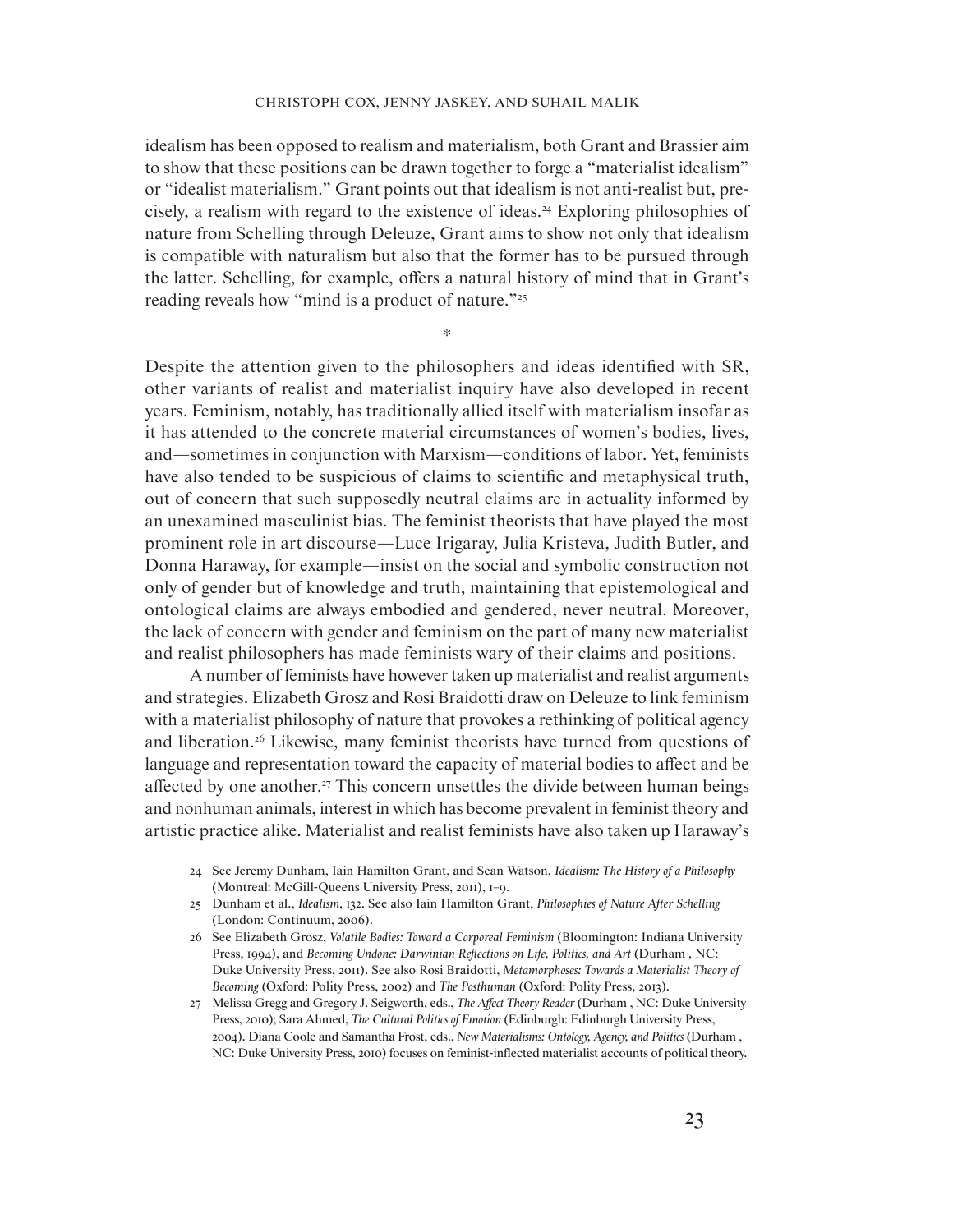initiative to establish a countermodel to both norms of scientific investigation and feminist suspicions about technology and science, drawing on the realism of science to extend post-structuralist feminism beyond the constraints imposed by its emphasis on discursive and social construction and, as with Grosz and Braidotti, to rethink embodiment on a realist and/or materialist footing.<sup>28</sup> One striking strand in this research is the revisioning of psychoanalysis—which played a key role in the feminism of the 1970s through the 1990s—by developments in neuroscience. Elizabeth A. Wilson recasts feminist concerns about the psychobiological reductionism of gender and sexuality—captured by the slogan "Biology Is Not Destiny"—in light of discoveries in connectionist neurobiology concerning the transformative effects of lived experiences on the material organization of the human cortical-nerve system.29 Catherine Malabou also allies the experiential transformation of neural structures and their chemistry with a commitment to feminism through the concept of "plasticity" drawn from Hegel's dialectical philosophy of mind (via Derrida). Like Grant, Malabou attempts to ground thought in a natural history of the mind that would explain the "transition from a purely biological entity to a mental entity."<sup>30</sup> On this basis Malabou presents a critique of the symbolic and narrative concerns of psychoanalysis, which, she notes, cannot adequately respond to neurodegenerative disorders such as Parkinson's and Alzheimer's. "Today," she concludes, "we must acknowledge that the power of the linguistic-graphic scheme is diminishing and that it has entered a twilight for some time already. It now seems that plasticity is slowly but surely establishing itself as the paradigmatic figure of organization in general."<sup>31</sup>

Though he does not endorse the term "plasticity" in particular, Manuel DeLanda no less advocates for science and artificial cognitive systems as advancing a contemporary philosophy of nature of the sort developed by Deleuze, whom he reads as a staunch realist. Informed by dynamical systems theory, differential geometry,

- 28 See Stacy Alaimo, Michael Hames-Garcia, and Susan Hekman, eds., *Material Feminisms* (Bloomington: Indiana University Press, 2008); Stacy Alaimo, *Bodily Natures: Science, Environment, and the Material Self* (Bloomington: Indiana University Press, 2010); Karen Barad, *Meeting the Universe Halfway: Quantum Physics and the Entanglement of Matter and Meaning* (Durham, NC: Duke University Press, 2007) and "Posthuman Performativity: Toward an Understanding of How Matter Comes to Matter," in *Signs: Journal of Women in Culture and Society* 28, no. 3 (Spring 2003); and Myra Hird, *The Origins of Sociable Life: Evolution After Science Studies* (Basingstoke: Palgrave Macmillan, 2009). In *The Material of Knowledge: Feminist Disclosures* (Bloomington: Indiana University Press, 2010), Susan Hekman presents a feminist realism which, while not directly focusing on science as the point of convergence, also proposes that the mutually constituting effects of matter and discourse breach the constraints of orthodox post-structuralism.
- 29 Elizabeth A. Wilson, *Psychosomatic: Feminism and the Neurological Body* (Durham: Duke University Press, 2004) and *Neural Geographies: Feminism and the Microstructure of Cognition* (London: Routledge, 1998).
- 30 Catherine Malabou, *What Should We Do with Our Brain?*, trans. Sebastian Rand (New York: Fordham University Press, 2008), 81–82.
- 31 Catherine Malabou, *Plasticity at the Dusk of Writing: Dialectic, Destruction, Deconstruction*, trans. Carolyn Shread (New York: Columbia University Press, 2010), 59. For Malabou's neuroscientific critique of psychoanalysis, see *The New Wounded: From Neurosis to Brain Damage*, trans. Steven Miller (New York: Fordham University Press, 2012) and, with Adrian Johnston, *Self and Emotional Intelligence: Philosophy, Psychoanalysis, and Neuroscience* (New York: Columbia University Press, 2013).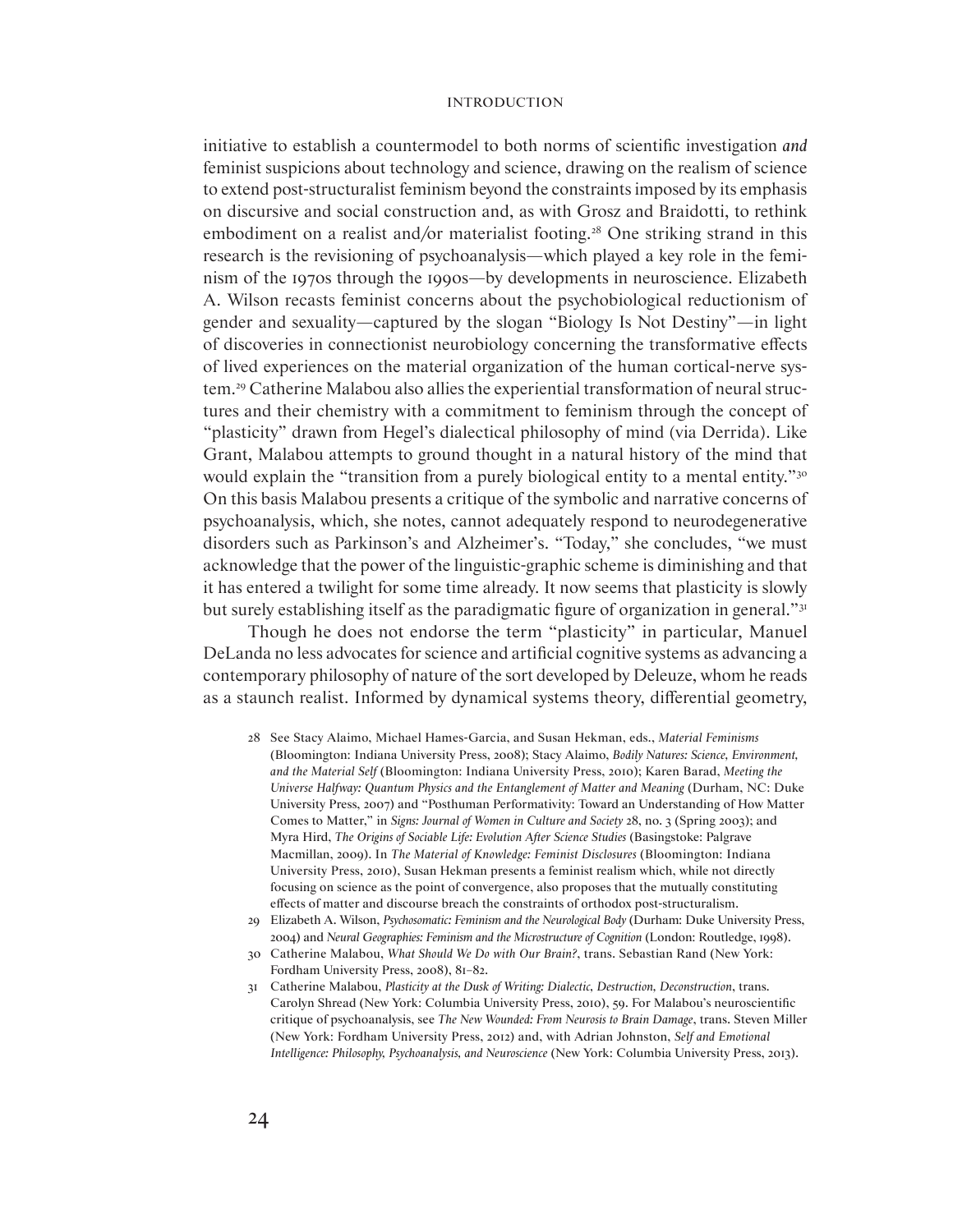group theory, and evolutionary biology, DeLanda vindicates Deleuze's rejection of the "hylomorphic model," in which entities arise through the imposition of form on inert matter, in favor of a conception of nature as intrinsically self-organizing. Eschewing any notion of fixed essences (natural kinds, species, archetypes), entities emerge at all scales and levels of complexity as historical contingencies manifesting various capacities and tendencies (which Deleuze calls "affects" and "singularities") inherent in matter itself.32

\*

The clarification of important and serious divergences in the respective terminologies and ambitions of the core arguments of current realisms and materialisms throws light on the broader issues at stake in them. In general terms, and by way of summarizing the above positions, *materialists* (who hold that all that exists is matter, material forces, and physical processes) tend to be *realists* (who hold that reality is fully mind-independent), but the reverse need not hold (since what is real need not be materially manifest, symbolic meaning being a leading example).

Harman rejects materialism, seeing it as "the chief enemy" of his object-oriented realism insofar as materialism views objects as either reducible to smaller components and forces or mere bundles of qualities.33 Laruelle's realism rejects materialism "in the name of matter," arguing that materialism remains a philosophical theory of matter that conceives matter in its own philosophical self-image rather than encountering it in its own right.34 On the other, more "materialist," hand, Meillassoux eschews the term "Speculative Realism" in favor of "speculative materialism" in order to distance himself from "naive realism" and ordinary conceptions of "reality."35 Brassier is also committed to the materialist naturalism of the sciences rather than a broadly conceived realism, just as materialist feminism is committed to reviewing embodiment on the basis of its scientific accounts. Furthermore, while the term "idealism" (the view that reality is fundamentally mental or mind-like) generally remains a slur within realist and materialist contexts, describing a position kindred to the correlationism they oppose, Grant and Brassier each affirm a kind of idealism as integral to their respective realist undertakings; DeLanda, in contrast, is a materialist who rejects all idealism, instead endorsing a scientific realism that affirms the ability of science to describe a mind-independent world.

- 32 Manuel DeLanda, *Intensive Science & Virtual Philosophy* (London: Continuum, 2005) and *Deleuze: History and Science* (New York: Atropos Press, 2010).
- 33 Graham Harman, "Realism without Materialism," *SubStance* 40, no. 2 (2011): 60; "I Am Also of the Opinion that Materialism Must Be Destroyed," *Society and Space* 28, no. 5 (2010): 772–90; and *The Quadruple Object*, 13–16.
- 34 François Laruelle, "The Decline of Materialism in the Name of Matter," trans. Ray Brassier, *The Non-Philosophy Project*, 159–69; and Ray Brassier, "Alien Theory: The Decline of Materialism in the Name of Matter" (Ph.D. diss., University of Warwick, 2001), available at www.cinestatic.com/ trans-mat/brassier/alientheory.pdf.
- 35 Quentin Meillassoux, "Time without Becoming," trans. Robin Mackay, *Spike* 35 (Spring 2013).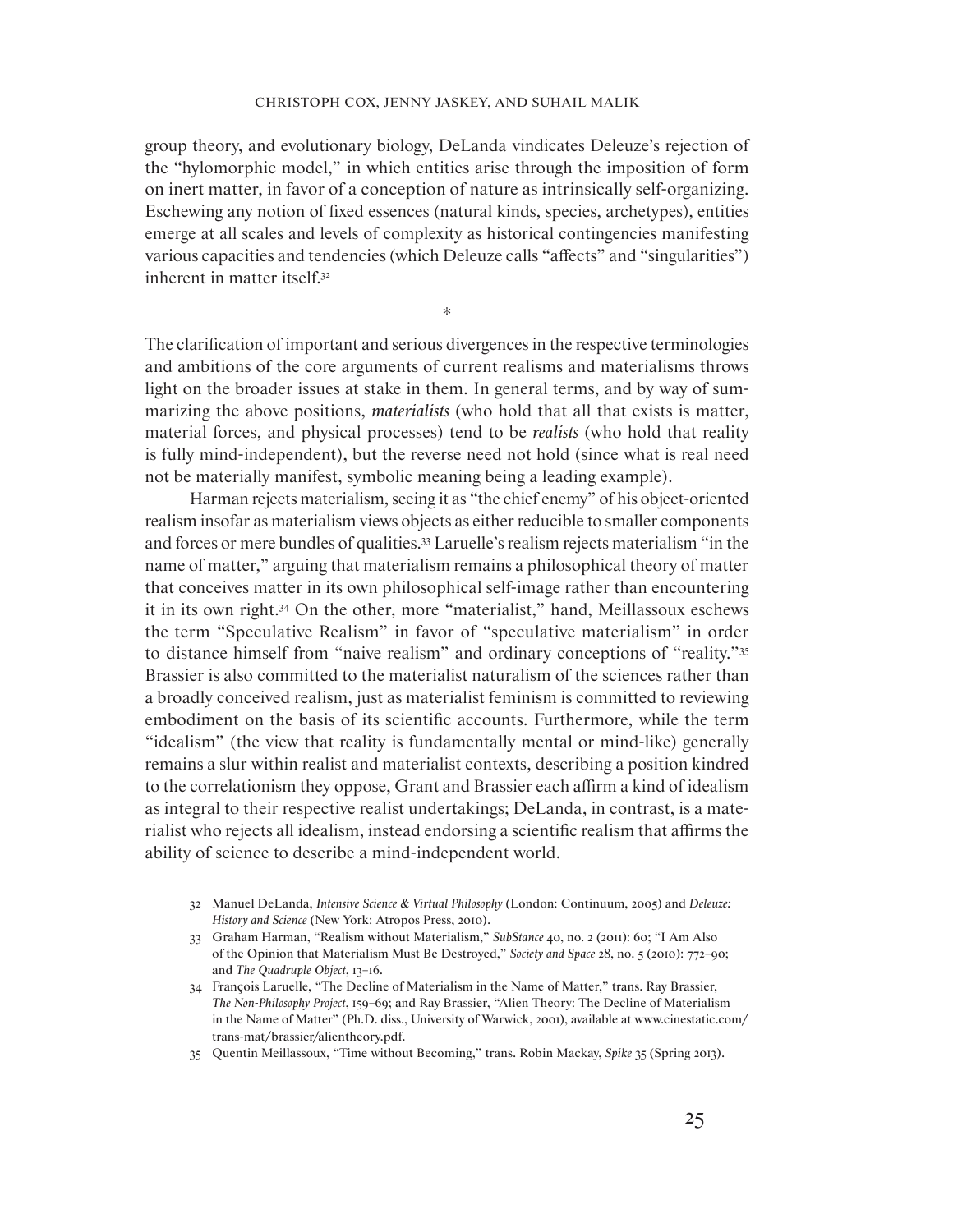For the last generation and a half, critical art practices and theories have taken up post-structuralist, psychoanalytic, and Marxist challenges to conventions of originality, authorship, and identity. In this paradigm, art is construed as always caught up in webs of discourse and interpretation without origin, end, or ground. Epistemologically, in both its theoretical and practical dimensions, contemporary art has tended to reject naive conceptions of representation and signification that construe images and signs as picturing or designating a pre-given world. Ontologically, it rejects essentialism, that is, the construal of the world as manifesting fixed conceptual or material essences to which images and signs would refer. In contrast to the fixity and inflexibility of essentialism, contemporary art aims to account for and foster the contingency of meaning, the multiplicity of interpretation, and the possibility of change: signs are tracked, interpretation encouraged, representations mobilized through associative networks that give them meaning—networks that are always in flux, thus ensuring that meaning is never fixed or stable. In sum, contemporary art practice, criticism, and theory maintain that experience is always necessarily mediated by the symbolic field.

These approaches have been culturally effective; but the freedom they offer comes at the cost of an epistemological and ontological insularity. Nature and/or matter are taken to be merely a social construction; science is but a historical and cultural discourse having no priority over other discourses; and truth is always only a problematic concept, at best the measure of a claim's coherence relative to other accepted claims or simply a term applied to claims that are currently uncontested. It is precisely these assumptions and conventions that are directly and explicitly challenged by the resurgent interest in realism and materialism. What is not at all apparent at this point is what traction that challenge will have on contemporary art, nor what of its current artistic, institutional, and critical orthodoxies will be effectively transformed. While Meillassoux and Brassier have collaborated with sound and noise artists, and Harman has asserted the centrality of aesthetics to philosophy, these philosophies have in general had very little to say about art and cultural practices.36

36 Meillassoux's conception of hyper-chaos inspired Florian Hecker's CD *Speculative Solution* (Editions Mego, 2011), to which Meillassoux contributed an essay (reprinted in this volume). This collaboration was further developed in "Urbanomic Document #1," a discussion between Meillassoux, Hecker, and Robin Mackay, available at www.urbanomic.com/Documents/Documents-1.pdf. Ray Brassier has recorded with noise musicians and improvisers such as Mattin, Jean-Luc Guionnet, and Seijiro Murayama. He also wrote the essay "Genre Is Obsolete," in *Noise and Capitalism,* ed. Mattin and Anthony Iles (Donostia-S. Sebastiá, Spain: Arteleku Audiolab, 2009), 61–71. Available at blogs. arteleku.net/audiolab/noise\_capitalism.pdf; and contributed to two other essays on noise: "Metal Machine Theory" (with Mattin), *Revue & Corrigée* 86 (December 2010), available at www.mattin.org/ METAL\_MACHINE\_THEORY.html; and "Idioms and Idiots" (with Mattin, Guionnet, and Seijiro), *Revue & Corrigée* 93 (September 2012), available at www.mattin.org/recordings/IDIOMS\_ AND\_IDIOTS.html). Harman's remarks on aesthetics appear in "Vicarious Causation," *Collapse* 2 (March 2007): 205; and "Aesthetics as First Philosophy: Levinas and the Non-Human," *Naked Punch* 09 (Summer–Fall 2007): 21–30, available at www.nakedpunch.com/articles/147. Harman and Brassier each elaborate on their respective earlier remarks in the interviews included in this volume.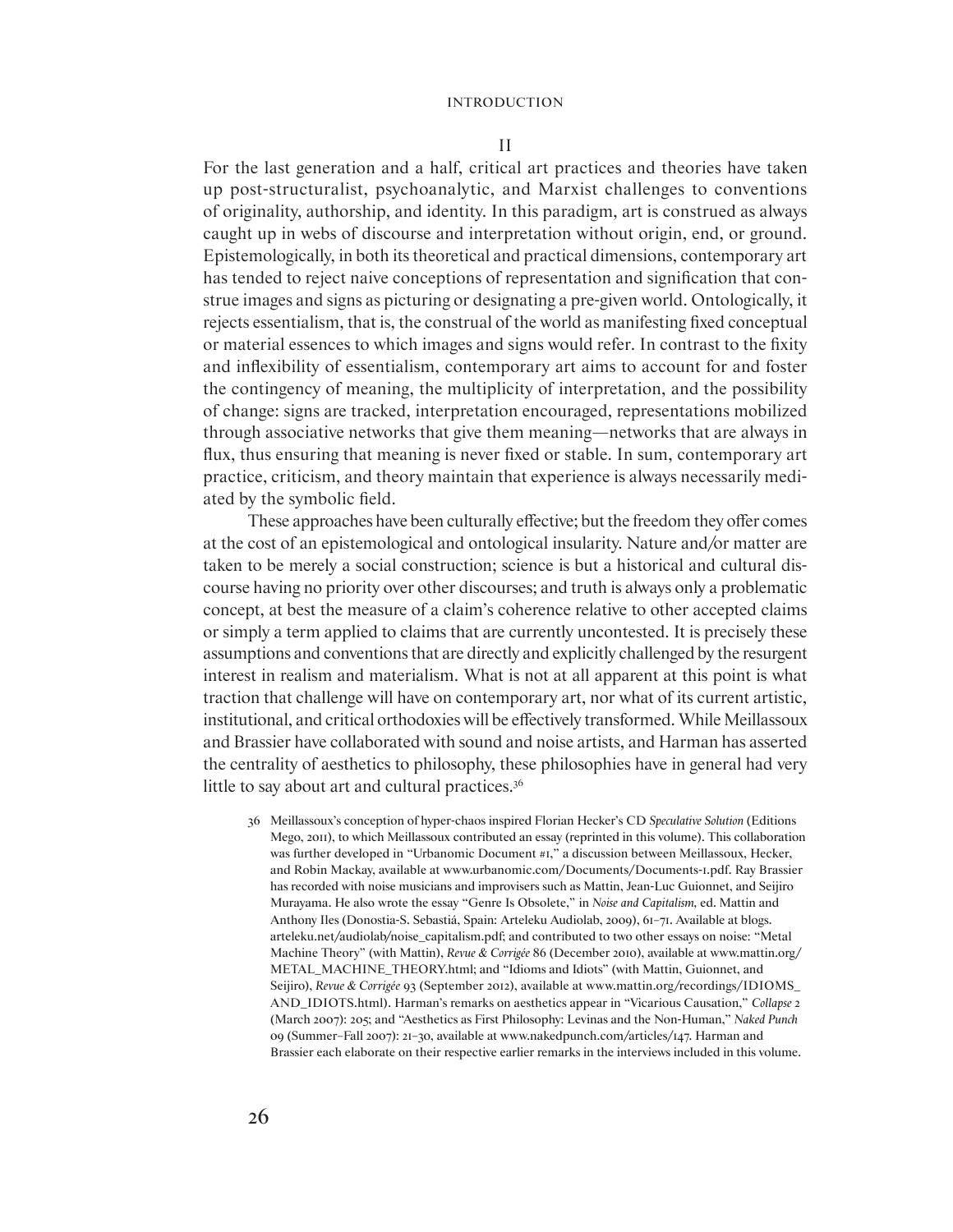Their ideas have, however, attracted a great deal of attention from artists and curators. One of the first presentations by a public institution of SR in relation to contemporary art was "The Real Thing" at Tate Britain in 2010, an exhibition and panel discussion curated by philosopher and publisher Robin Mackay. Its premise was to explore a human-indifferent universe, including works that dealt with themes of death, depopulation, and linguistic disorientation.37 The project was part of Mackay's independent venture Urbanomic, a publishing house and arts organization that has played a decisive role in advancing realist and materialist contentions within and outside of philosophy, particularly through the journal *Collapse: Philosophical Research and Development*, which published the proceedings of the Goldsmiths conference.38 In collaboration with Sequence Press, a publisher housed in Miguel Abreu Gallery in New York, Mackay has also played a leading role in presenting these ideas and practices to the Anglophone world through his translation and publication of key texts by Laruelle and Meillassoux, as well as Reza Negarastani's writing on art.

Though Mackay and others have championed the more staunchly rationalist versions of speculative thought associated with Brassier and Meillassoux, the emphasis in contemporary art has in general been on object-oriented philosophy as initiated by Harman and developed by writers such as Levi Bryant and Timothy Morton, whose frequent talks in art institutions have popularized their ideas among nonspecialist audiences.39 A chief attraction of object-oriented philosophy for the art field is that it reconsiders the art-friendly term "object." Moreover, many of the curatorial and artistic responses to Object-Oriented Ontology (OOO) have focused on its ontological "flattening" of the traditional hierarchy of humans over nonhumans and decentering of the human subject, proposing that all entities distort relata in equal measure. Such claims accord well with modern and contemporary art's long-standing interest in the limitations of human perceptual and linguistic

- 37 "The Real Thing" was part of Tate Britain's monthly Late at Tate series, so the exhibition was a temporary intervention into the museum's collection. No catalogue was published, but an overview of the program is available at www.urbanomic.com/event-uf12-details.php. Brian Dillon's review of the evening appears in "The Real Thing," *The Wire* 321 (November 2010): 74. Other projects that have taken the extinction of humanity or the "deep time" of cosmic archeology as their organizing claims are "Cosmophobia" (2012), curated by Tom Trevatt, Berlin, and "Suicide Narcissus" (2013), curated by Hamza Walker, Chicago.
- 38 For an early review of the journal, see Jon Roffe, "Review Article: Robin Mackay (Ed.), Collapse: Philosophical Research and Development," in *Parrhesia* 4 (2008), 79–80. Available at www.parrhesiajournal.org/parrhesia04/parrhesia04\_roffe.pdf.
- 39 Early conferences dedicated to the topic of Speculative Realism within the art field, which have almost exclusively focused on object-oriented philosophy, include: "Object-Oriented Thinking" at the Royal Academy in London, July 2011; "OOO III: The Third Object-Oriented Ontology Symposium," Vera List Center for Art and Politics, New York, September 2011; "Ungrounding the Object" at Treignac Projet, Le Centre international d'art et du paysage de l'île de Vassivière, in Limousin, September 2012. "War Against the Sun," the second conference organized by the Treignac Projet, which took place in London in March 2013, hewed closer to a materialist set of concerns. Robert Jackson's article "The Anxiousness of Objects and Artworks: Michael Fried, Object Oriented Ontology and Aesthetic Absorption," in *Speculations* 2 (May 2011) investigates the congruence of OOO with a modernist program in visual art. Available at www.speculations.squarespace.com/speculations-2.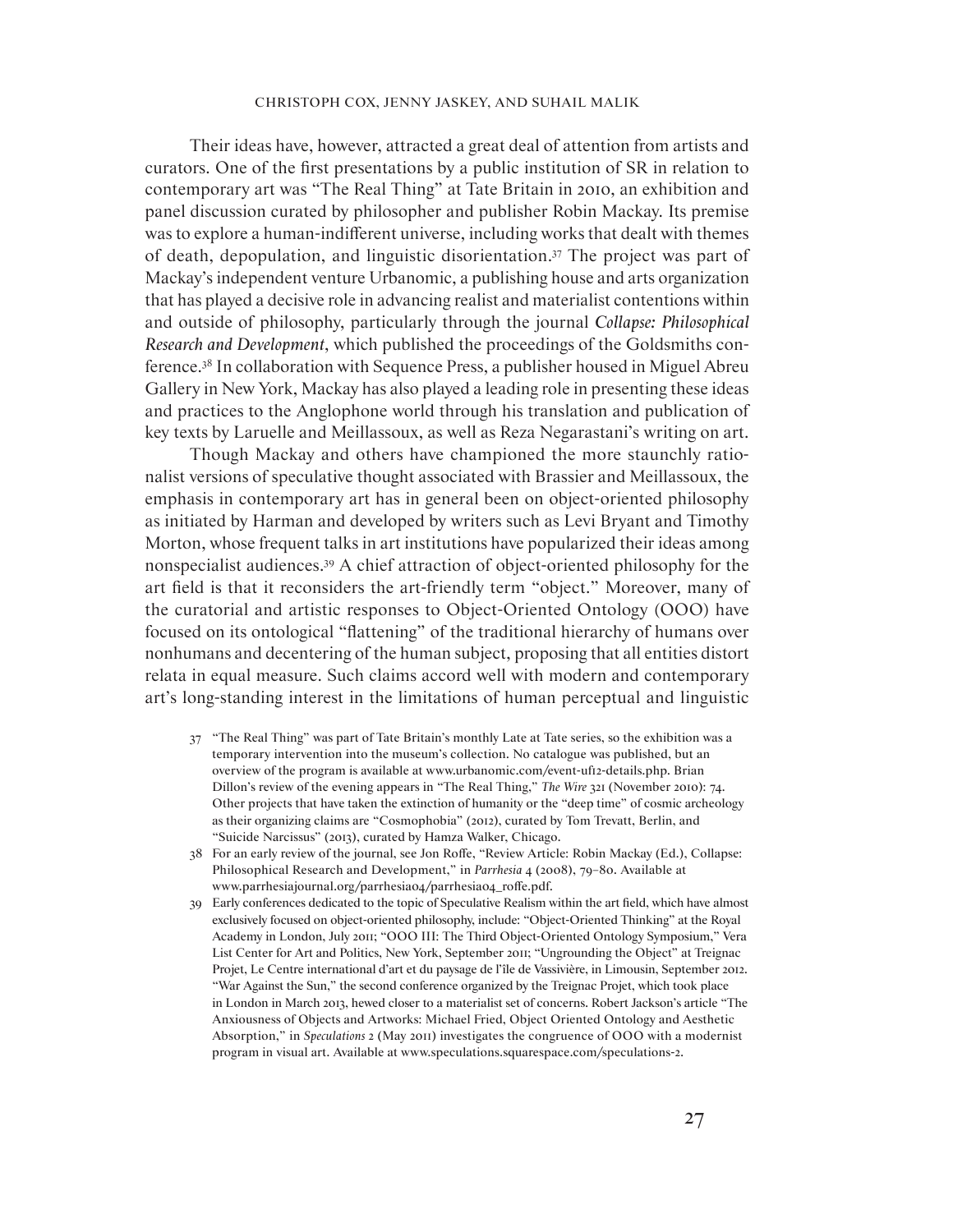conditions of understanding, as they have also (sometimes contradictorily) advocated for a relative independence and internal logic for the artwork in its material and formal dimensions.

To date the most prominent project inspired by object-oriented thinking is the latest iteration of the leading exhibition platform in transnational contemporary art, Documenta 13 in Kassel in 2012. Curator Carolyn Christov-Bakargiev likened the show to an organism whose program offered a "holistic and non-logocentric vision," whose associative structure insisted upon "a more balanced relationship with all the non-human makers with whom we share the planet and our bodies."<sup>40</sup> Many projects drew on ecological themes and the political agency of objects, with texts by Harman, Haraway, Braidotti, and Karen Barad included in the exhibition catalogue. Although many of its installations addressed scientific knowledge claims, the education arm of Documenta 13, called "Maybe," hoped to "[indicate] the impossibility of reducing art—and any other complex form of knowledge—to a single explanation, question, subject matter, or paradigm," showing how "art and artistic research often avoid any form of stable meaning."41

These familiar post-structuralist truisms about the indeterminacy and contingency of meaning have little to do with the way empirical science is taken up by naturalists such as Brassier or materialists like DeLanda. For them, scientific knowledge eliminates unknowns and offers a corrective to philosophical relativisms. In this latter vein, "In the Holocene," an exhibition organized by curator João Ribas at MIT List Visual Art Center in 2012, presented art as a form of experimental inquiry working in parallel to natural science.<sup>42</sup> The show included artworks dealing with questions of entropy, consciousness, perception, and deep time, proposing that, while different from the work of scientists, these artistic outcomes engaged similar questions and could thus expand upon science's speculative potential rather than merely respond to its insights. Whether the normative and natural constraints that accompany scientific hypothesis and reasoning have a corollary in the art field—and if so, what these constraints might be—is a question that the exhibition left unaddressed.

Another palpable influence on contemporary art at large and the Documenta 13 project in particular is the sociologist Bruno Latour, and especially his cross-disciplinary curatorial projects, among them "Iconoclash" (2002) and "Making Things Public" (2005), both organized with Peter Weibel at ZKM, Karlsruhe. In keeping with Latour's deconstruction of the modern boundaries between culture and nature, these exhibitions subverted the primacy of art objects, generating an assemblage of scientific and cultural artifacts that create a mutually

<sup>40</sup> Carolyn Christov-Bakargiev, "The Dance Was Very Frenetic, Lively, Rattling, Clanging, Rolling, Contorted, and Lasted for a Long Time," *dOCUMENTA (13) The Book of Books, Catalog 1/3*  (Ostfildern: Hatje Cantz, 2012), 34.

<sup>41</sup> "The Maybe Education and Public Programs of dOCUMENTA (13)," available at www.d13.documenta.de/#/programs/.

<sup>42</sup> "In the Holocene*,"* MIT List Visual Arts Center, 2014. Published in conjunction with the 2012 exhibition of the same name; see also listart.mit.edu/node/937#.UuFXE\_Yo62x.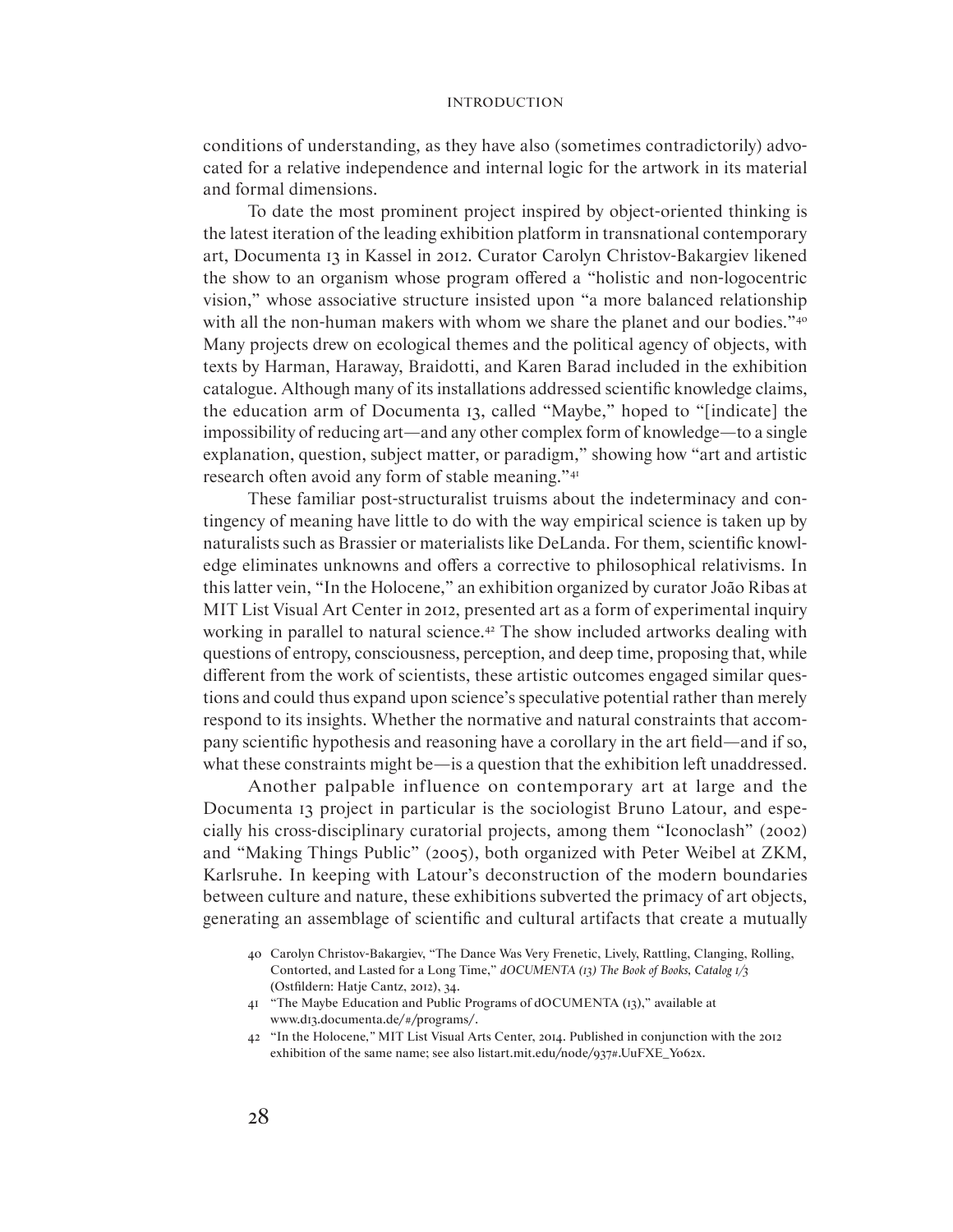translating and networked exhibition environment. Before the introduction of SR, Latour's actor-network theory, along with related "thing" theorists such as anthropologist Arjun Appadurai and visual studies proponent Bill Brown, found an early audience in art circles, insofar as each spoke of objects in quasi-anthropological terms, giving them social lives, desires, and agency.43 In this vein, and even though they draw on the precepts of postmodernist cultural theory, a number of recent projects paralleling the emergence of SR have focused on the agency of objects. Drawing heavily on Latour's book *We Have Never Been Modern,* Anselm Franke's "Animism" (2010–2012) drew parallels between an animistic worldview comprised of enchanted objects and Latour's notion of objects as "actants," difference-making agents with significant effects on human sociality.<sup>44</sup> In a similar vein, "Ghosts in the Machine" (2012), curated by Massimiliano Gioni and Gary Carrion-Murayari at the New Museum in New York, explored technology's anthropomorphic dimension; and Mark Leckey's UK touring exhibition "The Universal Addressability of Dumb Things" (2013) examined how digital interfaces are changing the way that humans perceive objects, enlivening them and making them seem progressively more human.45 These projects have been associated with OOO, each attributing a kind of agency to objects, even reinscribing quasi-human characteristics onto nonhuman things, and also in some cases delimiting the expanded notion of "object" proposed by OOO to material things.46 As such, however, they have unwittingly and ironically reversed OOO, extending correlationism to specifically material and otherwise inert objects.

More generally, realist and materialist ideas have generated new emphases, thematics, and claims for both artworks and exhibitions. Some terms associated with these new subjects include (but are not limited to): ancestrality, techno-animism, dark ecology, cosmology, de-anthropocentrism, animality, hyperstition, and affect. And while curators and artists seem to be asking new and important questions about the relationship between subjects and objects (in their limited or expanded sense), or focusing their attention on the aesthetics of non-humans, there has been

- 43 Both Brown and Appadurai edited acclaimed publications on "things" as objects of critical inquiry. See Bill Brown, "Thing Theory," *Critical Inquiry* 28, no. 1 (Autumn 2001): 1–22; Arjun Appadurai, "Introduction: Commodities and the Politics of Value," in *The Social Life of Things: Commodities in Cultural Perspective* (Cambridge: Cambridge University Press, 1986).
- 44 "Animism" had several distinct iterations: at Extra City and MuHKA, Antwerp (2010); Kunsthalle Bern and Generali Foundation, Vienna (2011); Haus der Kulturen der Welt, Berlin (2012); and e-flux, New York (2012).
- 45 Materials related to Mark Leckey's exhibition appear in *The Universal Addressabilty of Dumb Things*  (London: Hayward Publishing, 2013) and on the website www.southbankcentre.co.uk/%nd /hayward-gallery-and-visual-arts/hayward-touring/future/the-universal-addressability-of-dumbthings. The New Museum exhibition "Ghost in the Machine" was accompanied by the catalogue *Ghost in the Machine*, ed. Massimiliano Gioni and Gary Carrion-Murayari (New York: Skira Rizzoli, 2012) and the website www.newmuseum.org/exhibitions/view/ghosts-in-the-machine.
- 46 See also "Speculations on Anonymous Materials" (2013), curated by Susanne Pfeffer in Kassel, which considered a number of post-Internet practices in light of the processual nature of image creation and visual reflexivity across networks.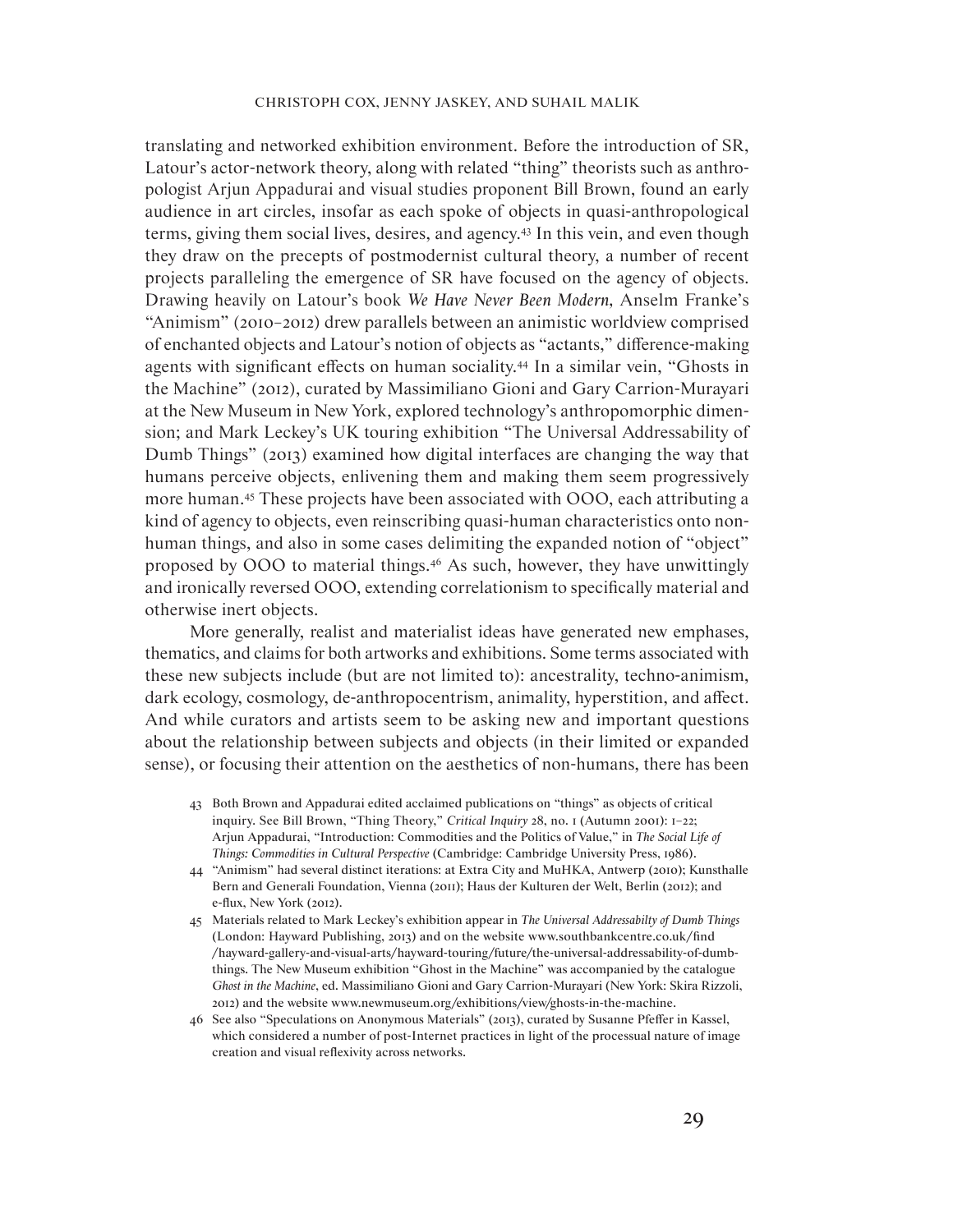far less attention given to the dilemma implicit in the term *art* itself, whose post-Duchampian legacy has focused on the way that signification shifts within linguistic and cultural framing.

That is, if realism and materialism are to follow through on their claims to radically reorganize modern epistemological and ontological categories (including epistemology and ontology themselves), whether it be toward the emphatic rationalism of naturalist idealists or toward a materialist position seeking an origin for aesthetics in inhuman forces, we should anticipate not only new themes for art practices, exhibitions, and cultural production, but also starkly different ways of making, perceiving, thinking, and distributing them. What is left relatively unexamined—and presents a much greater problem for current orthodoxies of cultural and artistic production—is the systemic and methodological challenge that a thoroughgoing realism and/or materialism presents to the way that exhibitions or artworks claim to produce meaning in their prevailing paradigms. At this point in time it remains to be seen how artists, curators, and other cultural producers will take up realist or materialist demands in distinction to the concerns and claims mentioned above. Questions here include: Will developments in science lead to new norms or standards for artistic judgment? Can art be anything more than a mere metaphor or analogue for science? Can art redress issues of spectatorship in a world indifferent to the human? And how are authorship and representation to change when one acknowledges the material origins of human thought and the material forces at work within an artist's process?

### III

There is then no uniform or particularly consistent account for the current conditions, ambitions, and frameworks of realism, materialism, and art: the fracture lines between Object-Oriented Ontology, rationalistic naturalism, and materialism lead to distinct questions with disjunctive implications. *RMA* reflects this incongruity as well as the still unresolved set of relations these methods have to one another, looking not to settle these arguments but, on the contrary, to advance the contesting and unsettling of these proto-doctrines in both their theoretical and cultural-practical development.

*RMA* aims, first, to catch key moments in the current discussion of realism and materialism, predominantly in relation to art but also in relation to other fields; second, to expand the terms of engagement of realism, materialism, and art; and, third, to affirm the contention that no thematic or discipline has a privilege in realist or materialist investigations. On this basis *RMA* seeks to contribute to the reconstruction of the disciplines in which it would be conventionally located: philosophy and art. Rather than the frequent direct (mis)identification of art with theoretically led realist-materialist contentions on the basis of their mutual incomprehension, *RMA* elaborates and extends both sides by substantializing their intersection.